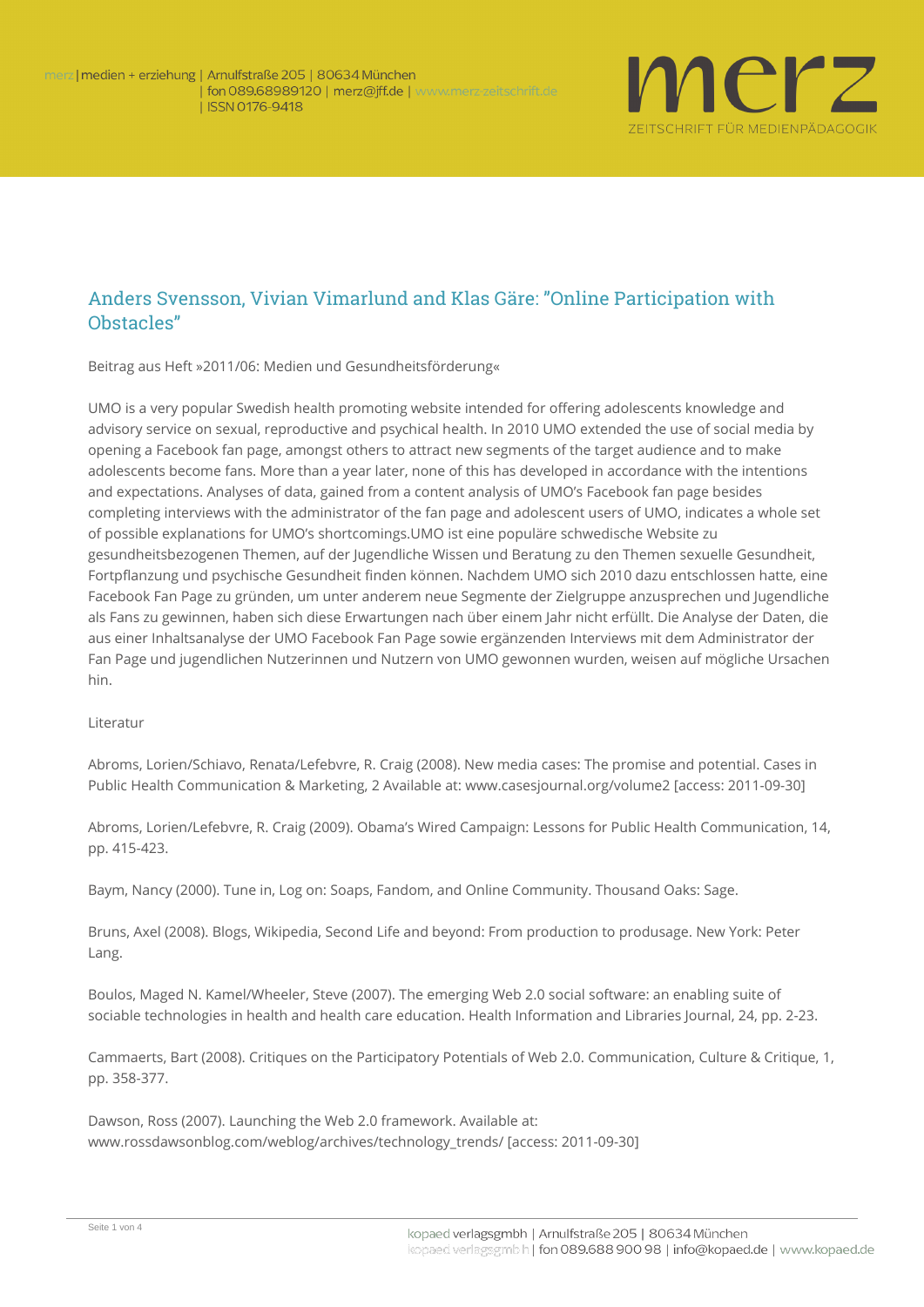

Della, Lindsay J./Eroglu, Dogan/Bernhardt, Jay M./Edgerton, Erin/Nall, Janice (2008). Looking to the Future of New Media in Health Marketing: Deriving Propositions Based on Traditional Theories. Health Marketing Quarterly, Vol. 25(1/2), pp. 147-173.

Dunham, Philip/Hurshman, Alan/Gusella, Joanne/Ellsworth, Christine/Dodd, Peter (1998). Computer-Mediated Social Support: Single Young Mothers as a Model System. American Journal of Community Psychology, Vol. 26(2), pp. 281-306.

Fuchs, Christian (2009). Information and communication technologies and society: A contribution to the critique of the political economy of the Internet. European Journal of Communication,24, pp. 69-87.

Gillespie, Tarleton (2010). The Politics of Platforms. New Media & Society, 12, pp. 347-364.

Giustini, Dean (2006). How Web 2.0 is changing medicine. Is a medical Wikipedia the next step? BMJ 2006(333), pp. 1283-1284.

Greene, Jeremy/Choudhry, Niteesh/Kilabuk, Elaine/Shrank, William (2010). Online Social Networking by Patients with Diabetes: A Qualitative Evaluation of Communication with Facebook. Journal of General Internal Medicine, Online first (2010-10-13). Available from: www.springerlink.com/content/nrtr7h2254764886/ [access: 2011-09-30]

Harris, Cheryl/Alexander, Alison (eds.) (1998). Theorizing Fandom: Fans, Subcultures and Identity. Cresskill: Hampton Press.

Hjarvard, Stig (2008). The Mediatization of Society: A Theory of the Media as Agents of Social and Cultural Change. Nordicom Review 29(2), pp. 105-134.

Jenkins, Henry (2006). Convergence Culture: Where Old and New Media Collide. New York: New York University Press.

Mary Madden/Kathryn Zickuhr (2011). 65% of online adults use social networking sites: Women maintain their foothold on SNS and older Americans are still coming aboard. Pew Internet & American Life Project. Available at: [pewinternet.org/Reports/2011/Social-Networking-Sites.aspx](http://pewinternet.org/Reports/2011/Social-Networking-Sites.aspx) [access: 2011-10-07]

McKenzie, James F./Neiger, Brad L./Thackeray, Rosemary (2009). Planning, implementing, and evaluating health promotion programs (5th ed.). San Francisco: Benjamin Cummings.

McLaughlin, Margaret/Osborne, Kerry/Smith, Christine (1993). Standard of conduct on Usenet. In: Steven Jones (ed.), Cyber-Society: Computer-Mediated Communication and Community. Thousand Oaks: Sage.

Nordicom-Sveriges Mediebarometer 2010 (2011). Göteborg: Nordicom-Sverige, Nordiskt informationscenter för medie- och kommunikationsforskning, Göteborgs universitet.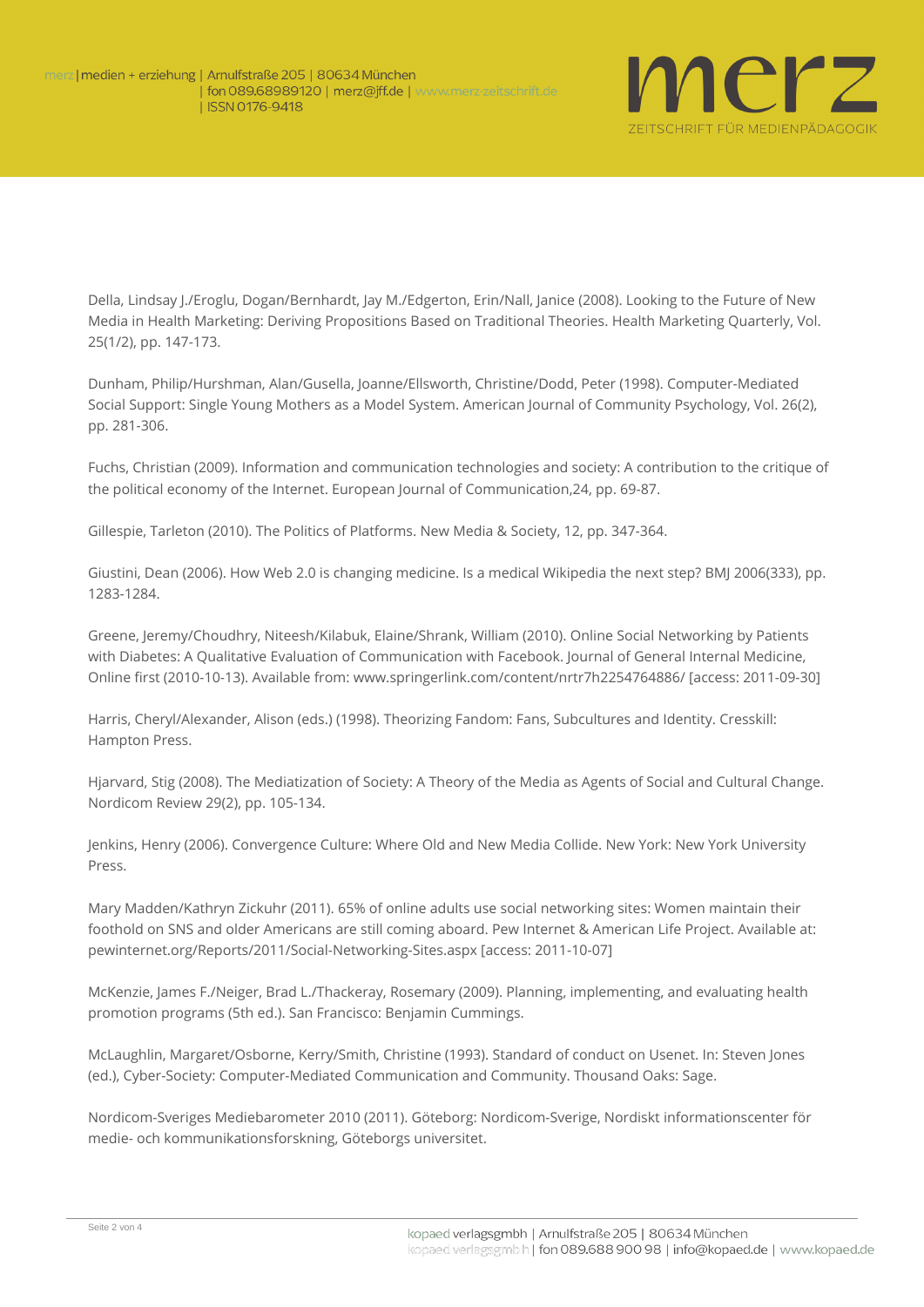

O'Reilly, Tim (2005). What is web 2.0?. Available at: [oreilly.com/web2/archive/what-is-web-20.html](http://oreilly.com/web2/archive/what-is-web-20.html) [access: 2009-09-29]

Périssé, André R. S./Schechter, Mauro/Moreira, Ronaldo I./do Lago, Regina F./Santoro-Lopes Guilherme/Harrison, Lee H./Projeto Praca Onze Study Group (2000). Willingness to Participate in HIV Vaccine Trials Among Men Who Have Sex With Men in Rio de Janeiro, Brazil. JAIDS Journal of Acquired Deficiency Syndromes, 25, pp. 459-463.

Parent, Michael/Plangger, Kirk/Bal, Anjali (2011). The new WTP: Willingness to participate. Business Horizons, Special issue: Social media, 54, pp. 219-229.

Shavers, Vickie L./Lynch, Charles F./Burmeister, Leon F. (2002). Racial Differences in Factors that Influence the Willingness to Participate in Medical Research Studies. Annals of Epidemology, 12, pp. 248-256.

Svensson, Anders (2007). Från norra ståplats till cyberspace. (From North Bank to Cyberspace). Gothenburg: JMG, Gothenburg University.

Svensson, Anders/Olsson, Tobias (forthcoming). Producing Prod-Users: Conditional Participation in a Web 2.0 Consumer Community. Information, Communication & Society.

Tapscott, Dan/Williams, Anthony D. (2006). Wikinomics: How Mass Collaboration Changes Everything. New York: Penguin.

Thackeray, Rosemary/Neiger, Brad L./Hanson, Carl L./McKenzie, James F. (2008). Enhancing Promotional Strategies Within Social Marketing Programs: Use of Web 2.0 Social Media. Health Promotion Practice, Vol. 9(4), pp. 338-343.

van Dijck, José/Nieborg, David (2009). Wikinomics and its Discontents: A Critical Analysis of Web 2.0 Business Manifestos. New Media & Society, 11, pp. 855-874.

Vanslembrouck, Isabel/Huylenbroeck, Guido/Verbeke, Wim (2002). Determinants of the Willingness of Belgian Farmers to Participate in Agri-environmental Measures. Journal of Agricultural Economics, 53, pp. 489-511.

Zanetell, B. Ann/Knuth, Barbara A. (2004). Participation Rhetoric or Community-Based Management Reality? Influences on Willingness to Participate in a Venezuelan Freshwater Fishery. World Development, 32, pp. 793-807.

**Online References** 

ads.ak.facebook.com/ads/FacebookAds/FB\_PagesGuide\_MediaKit\_051611.pdf [access: 2011-10-03]

www.facebook.com/UMO.se [access: 2011-05-30]www.fanboost.net [access: 2011-10-03]

www.inera.se/Nyheter/Invanartjanster1/UMOse/Fleroch-fler-hittar-till-UMO [access: 2011-06-23]